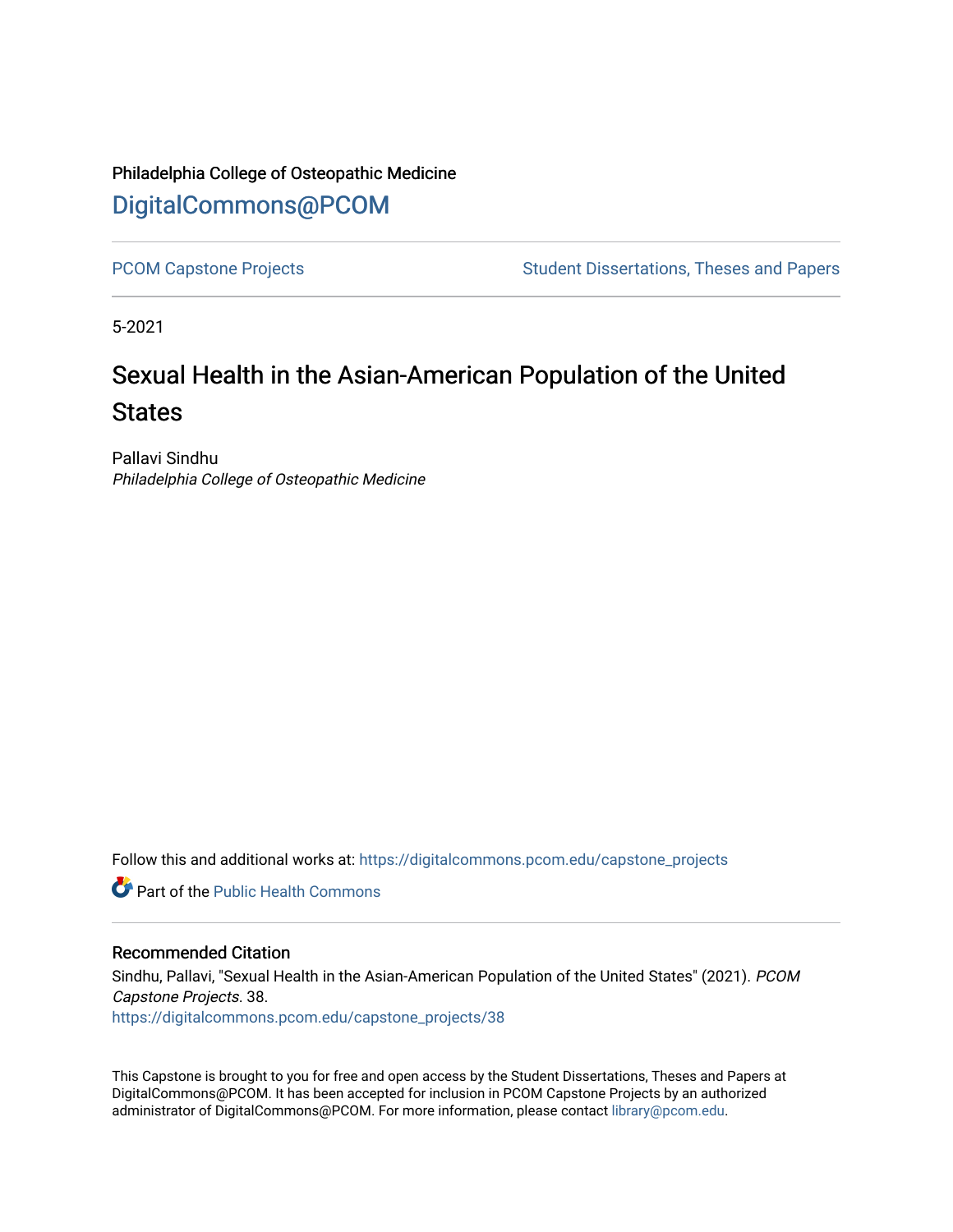Philadelphia College of Osteopathic Medicine Graduate Program in Biomedical Sciences School of Health Sciences

### **SEXUAL HEALTH IN THE ASIAN-AMERICAN POPULATION OF THE UNITED STATES**

### A Capstone in Public and Population Health Leadership by Pallavi Sindhu Copyright 2021 Pallavi Sindhu

Submitted in Partial Fulfillment of the Requirements for the Degree of Master of Science in Biomedical Sciences, Public and Population Health Leadership Concentration

May 2021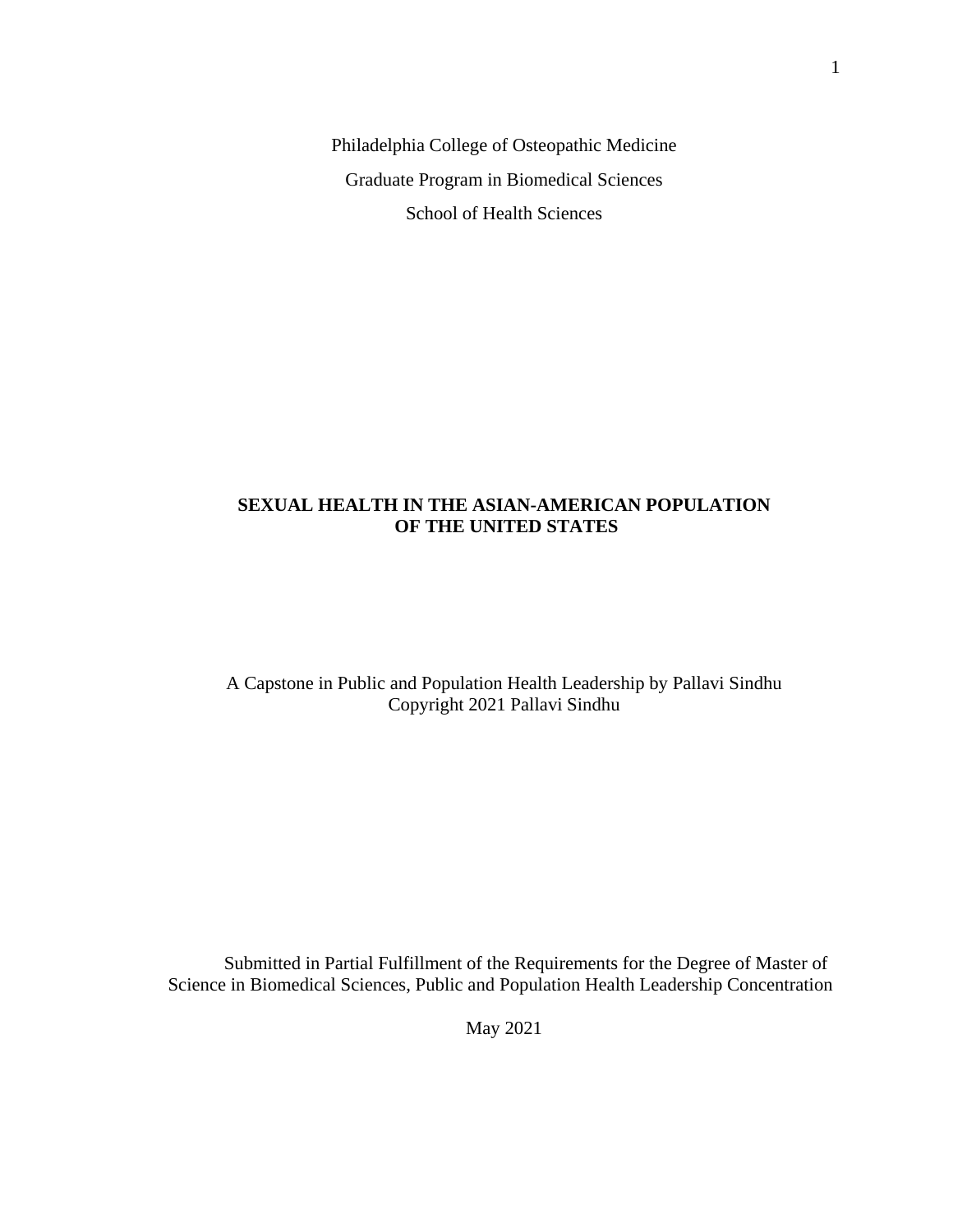### **ABSTRACT**

Cultural factors, including language barriers and stigma associated with the topic of intercourse, can lead to lapse in sexual education and avoidance of treatment for sexually-transmitted diseases (CDC, 2020). Few studies explore this discrepancy in the immigrant population. For example, Lee, P.-I. et al. (2020) explores the significance of educating the parents of children between the ages of 6-18 years on sexual health topics. The result indicated significantly higher improvement in characteristics, such as, sexual knowledge and development of self-efficacy, in the experimental group as compared to the control one. Based on previous studies analyzed, the researchers believe that this boost in confidence and knowledge will influence a more effective line of communication between the parents and children regarding sexual health topics. Another study by Taylor et al. (2010) evaluated the effectiveness of hepatitis B English as second language (ESL) courses in Asian immigrants in North America. The results indicated that the ESL curriculum improved the knowledge of HBV infections, but had limited effects on the testing levels. Additionally, a study by Zhang et al. (2020) tests the efficacy of schoolbased Human Papillomavirus (HPV) vaccine education programs. The results indicated that the experimental group of adolescents, who underwent the HPV vaccination lectures, has a higher knowledge about HPV and HPV vaccination and willingness to get vaccinated than the control group (who did not attend the lecture). The aforementioned studies do not indicate any behavioral changes in the participants. Therefore, HPV vaccination programs were also studied for effective behavior-changing interventions that can be mimicked in the area of sexual health. In a study by Farmar et al. (2016), the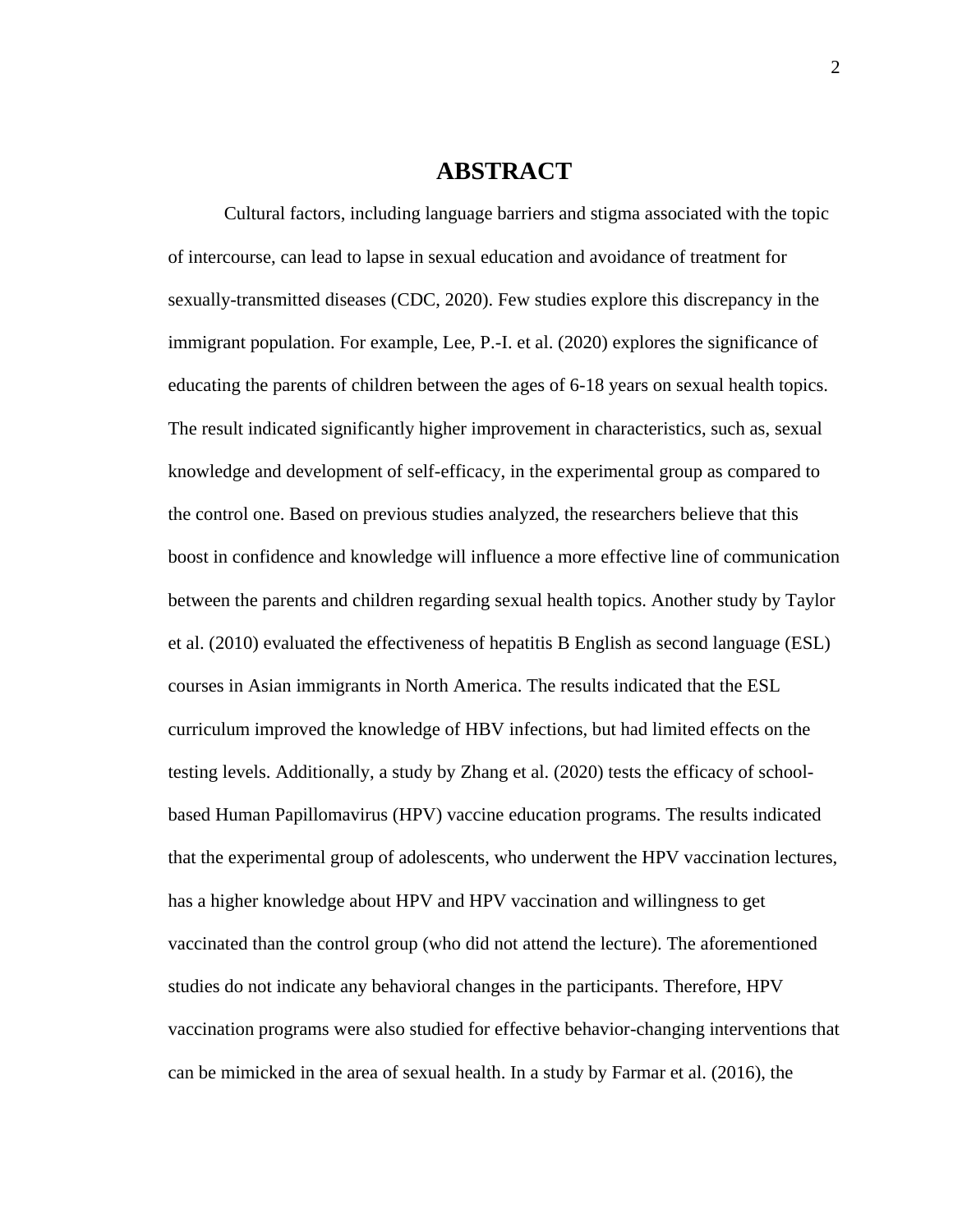researchers explored various interventions, such as, bundling the vaccination with others and increasing the opportunity for vaccination initiation and completion. This paved the way to an increase in their vaccination rate to be higher than the national average. These studies suggest that educational programs for both adults and children, as well as, activepersistence on the side of healthcare providers, could improve sexual health outcomes in the overall Asian immigrant population of the United States.

# **INTRODUCTION**

In 2018, the Center for Disease Control and Prevention (CDC) reported that Asian immigrants only made up 6% of the United States population, but they contributed nearly 2% of the human immunodeficiency virus (HIV) diagnoses in the nation. Such discrepancy exists in Asian American population due to various challenges that not only lead to high risk sexual behaviors and health outcomes, but also postpones treatments for sexually transmitted conditions. Do et al. (2005) reports that Asian and Pacific Islander homosexual men are often first diagnosed with HIV at a later stage of disease progression.

Besides sexually-transmitted diseases, limited testing and presence of cultural stigma can transcend to affect related health issues (such as, screening and treatment for breast and cervical cancer in women). A study by Nghiem et al. (2015) noted that, although Asian American women, except for those of Japanese or Korean origin, have a survival rate higher than white women for cervical cancer, they tend to be diagnosed at a later age. This phenomenon indicates deferred screening. The study noted that they were less likely to utilize screening and treatment services for cervical cancer as compared to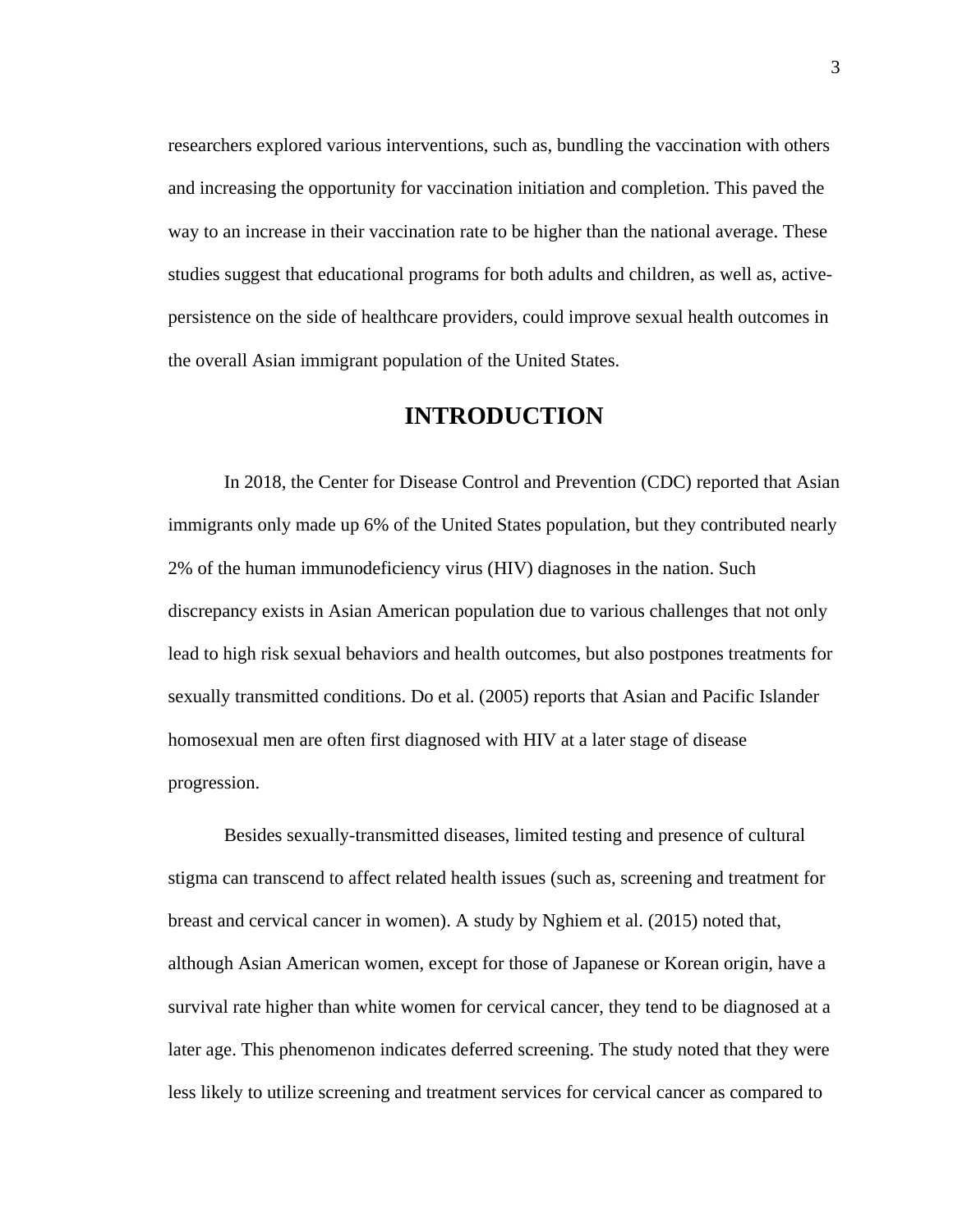white women. For instance, even though Southeast Asian women have the uppermost rate of cervical cancer in the United States, they also have the lowermost rate for Papanicolaou (Pap) smear testing. This study also shows that the Asian American women studied in this research had higher socioeconomic status than the non-Hispanic white women. Therefore, other factors, such as, socioeconomic status and educational status, could be at play that affect the sexual health of the Asian American immigrant population.

# **BACKGROUND**

One of the major causes of the discrepancies noted in Asian American sexual health and other related issues is the lack of diagnosis. HIV Surveillance Report by the CDC (2019) mentions that there is an estimated 15.0% of Asian Americans who are undiagnosed with HIV infection. This significant proportion of undiagnosed individuals stem from assumptions in the Asian communities that are based on traditional cultural practices. For instance, a study done by Hahm et al. (2009) noticed that Asian and Pacific Islander (API) women had a low proportion of HIV testing (17.2%). The researchers suggested that API women tend to maintain monogamous relationships and; therefore, do not suspect exposure to sexually transmitted infections. This leads to a delay in testing until the women are prompted to do so by pregnancy or onset of symptoms. Without knowing their HIV status, these individuals inadvertently transmit to others and have delayed access to HIV antiretroviral medications to prolong their lives.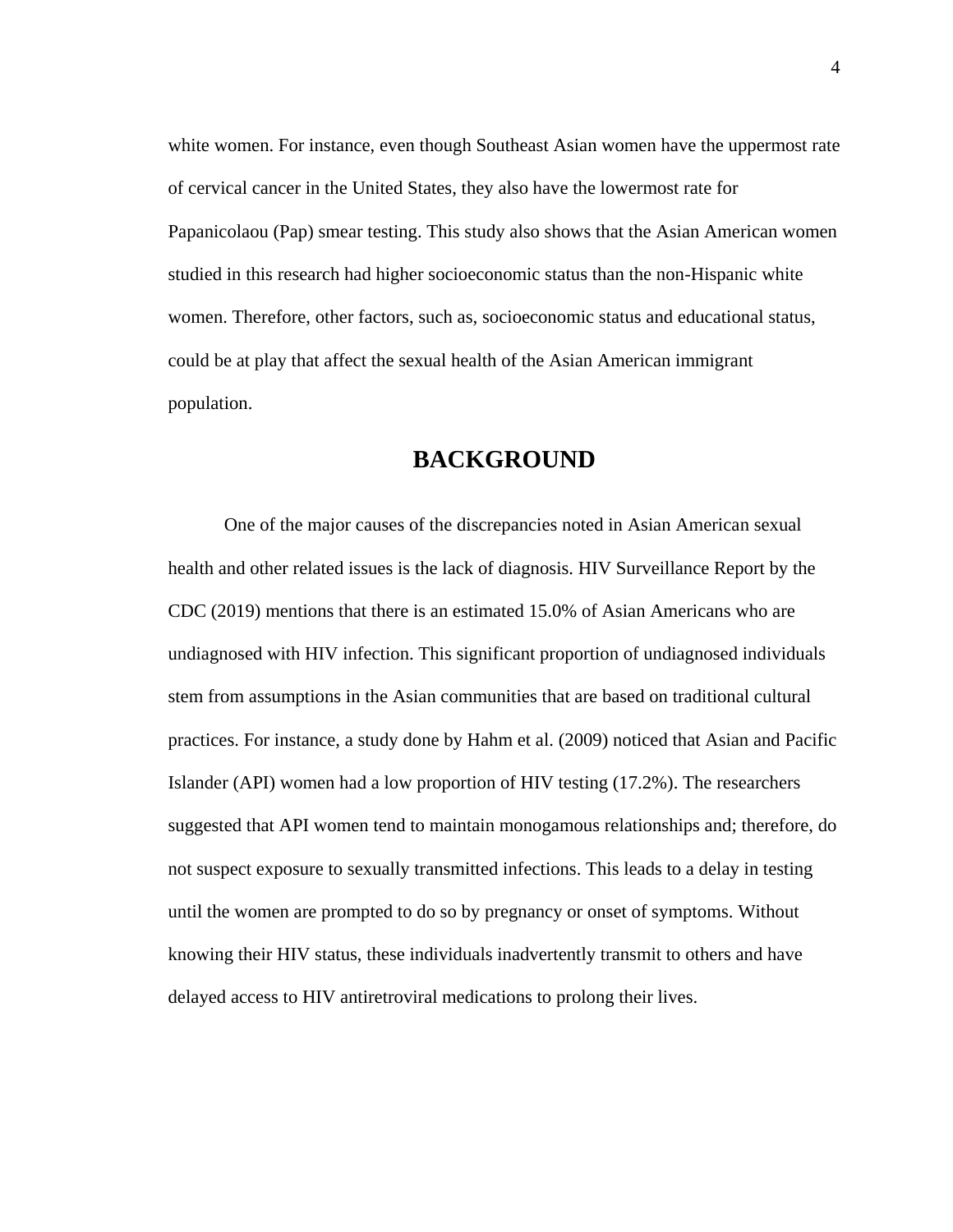#### **Cultural Significance**

Another reason to explore are cultural factors, such as, stigma associated with intercourse-related topics including safe sex practices, birth control, sexual abuse, health of primary and secondary sexual organs, and sexually transmitted diseases. The restrictions for discussion within the family regarding these topics stems from the traditional Asian beliefs. There are often expectations and norms, seen in Asian communities, such as, forbiddance of sexual relations outside of marriage and emphasis on abstinence. The thick veil of modesty adorned on the topic of sex prevents members of the Asian community from communicating among themselves about sexual health. Lee P.-I. et al. (2020) also mentions the potential of culture shock and cross-cultural adjustment, post-immigration to the United States, that also might be a contributing factor in the parents' hesitancy to talk about such topics. They fear that addressing sexual intercourse could be an invitation for their children to explore the more lenient sexual culture of the United States. The study also notes difficulty communicating sexual life practices to their family members and notes observance of disapproval when talking about topics, such as, birth control. This lapse in communication between Asian American children and their parents can lead to differences in sexual health behaviors in comparison to their white peers. For instance, Okazaki (2002) reports in her literature review that Asian American adolescents tend to be more conservative in sexual activities as compared to their white American peers. However, with the assimilation of Asian adolescents to the American culture, they tend to mimic the sexual practices of their white counterparts. Additionally, Lee, C. et al. (2012) did a study on Asian American college females and the results indicate that students who reported their primary sexual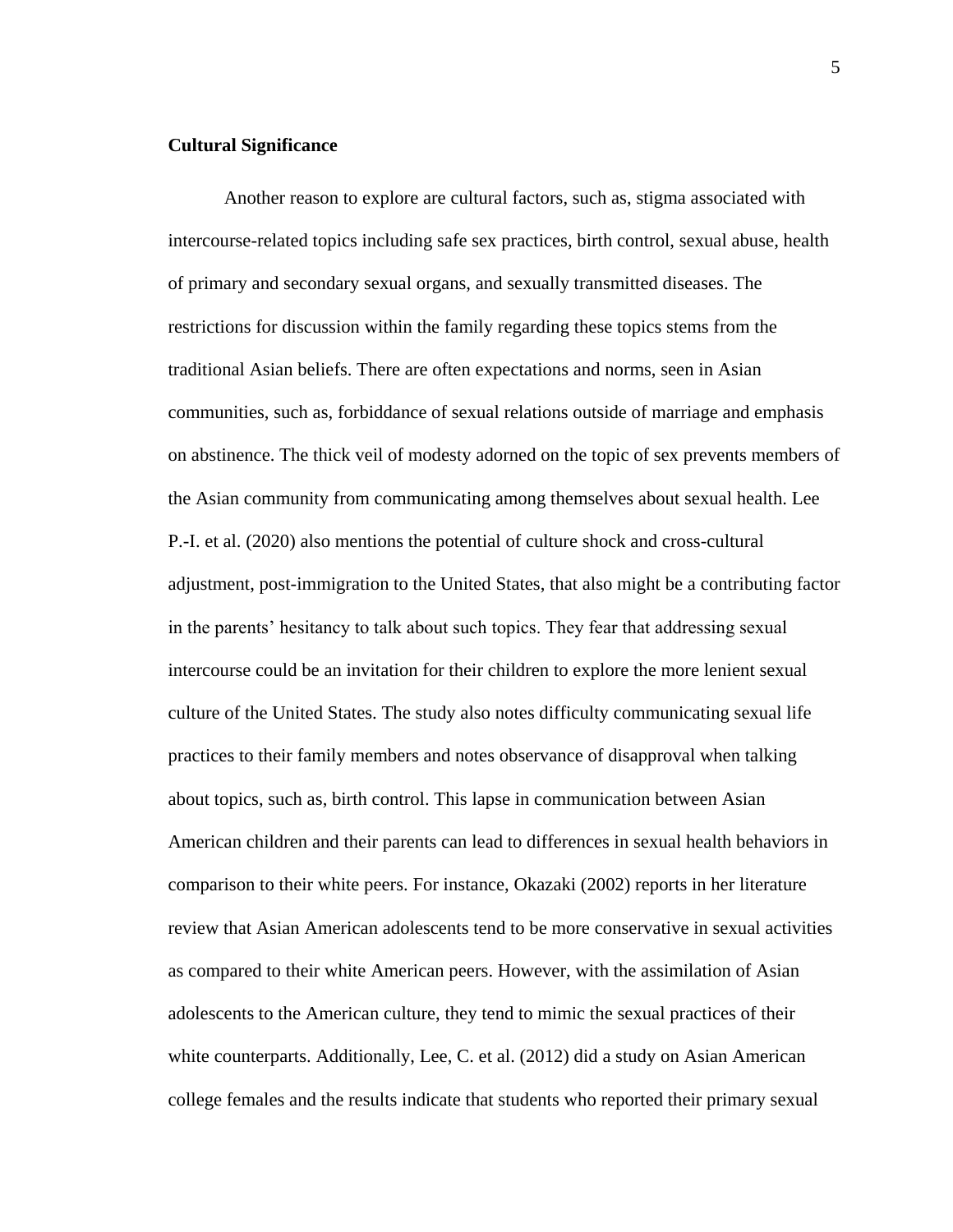education source as parents tend to be five times more likely to practice abstinence. On the other hand, school-based sexual education source led to an earlier age of sexual activity onset. Sentell et al. (2014), reports that this stigma and fear of disapproval from the community and family members can bring about a delayed entry into hospital care for assimilated Asian American immigrant children, causing devastating health outcomes. Not only do families amongst themselves experience a lapse in communication, but they also have difficulty reaching out to healthcare workers on seeking testing and treatment. Postponed care can lead to an accumulation of more opportunistic infections and higher rates of comorbidities. This results in a poorer prognosis of sexually transmitted illnesses in comparison to the Caucasian American population with the same sexually-transmitted condition. Lastly, this study also notes the lack of culturally-cognizant healthcare practices, that are aware of these sexual health stigmas, and treat Asian American patients accordingly.

#### **Related Research**

Available studies regarding the sexual health discrepancies seen in the Asian American immigrant population is very limited. The first study that was reviewed is a clustered randomized trial conducted on the immigrant population in northern Taiwan (Lee, P.-I. et al., 2020). Since parents are considered "first responders" in the topic of sexual health, the study analyzed the impact of an intervention to improve parental sexual education. The goal of this intervention is to modify parents' interactions with their children to encourage positive sexual health behaviors. The participants included immigrant parents, with children between the ages of 6-18 years, and are literate in Chinese. Once they were recruited, the subjects were broken up into two groups: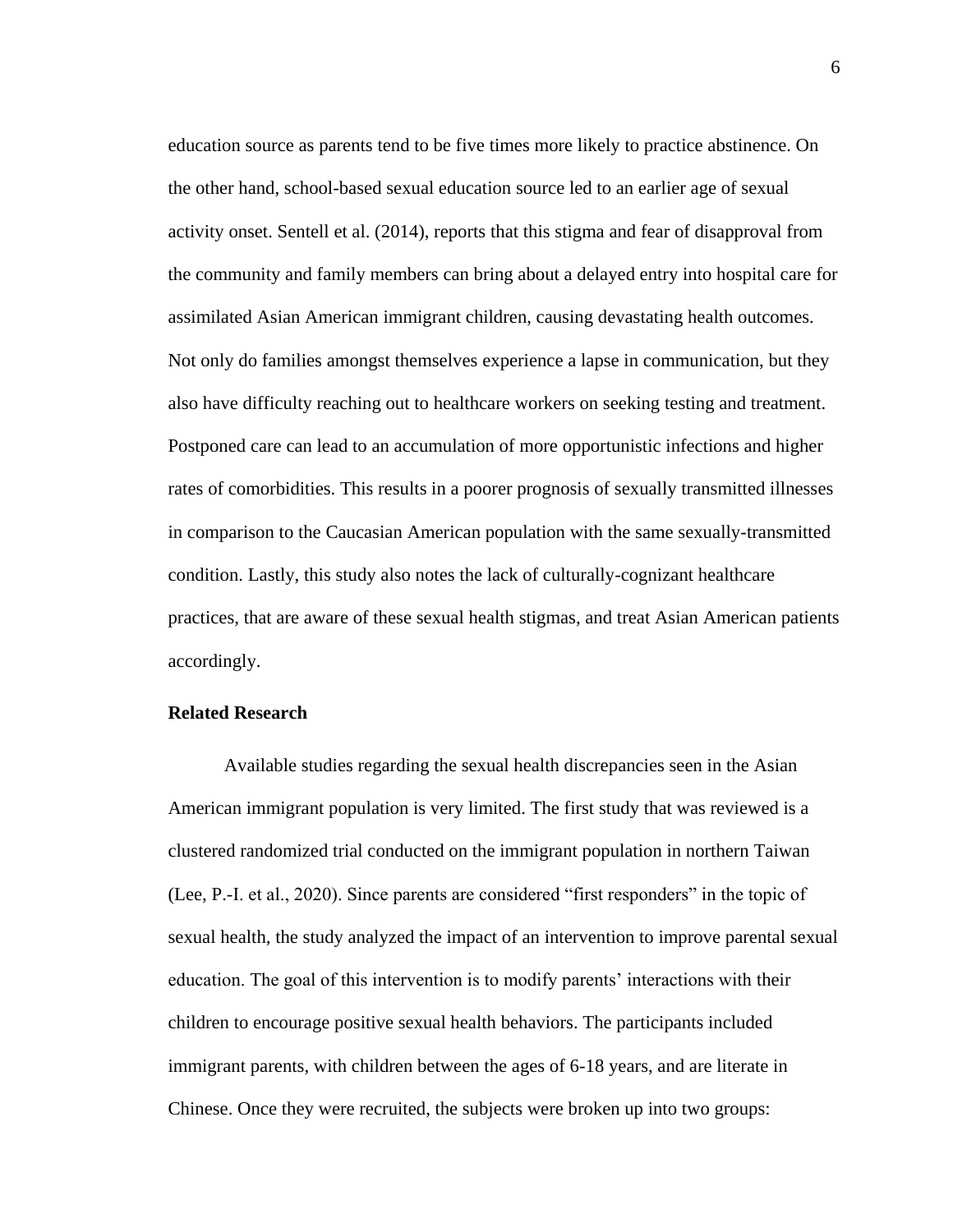experimental and control. In the experimental group, the participants underwent an intervention that included a 150-minute booster session with lectures regarding sexual health topics. To further build on the knowledge, the intervention also employed activities, such as, discussing sexual health issues, watching educational videos, and practicing role-playing scenarios. During the role-playing practice, the parents participated in potential situations they might encounter with their children and learned how to navigate difficult conversations regarding sexual health. On the other hand, the discussions allowed these participants to talk about sexual health issues that they have already confronted with their children to gain more perspective on them. The experimental group also received a booklet to maintain the knowledge gathered from the booster session. Whereas, the control group only received the booklet with no groupbased booster session. The booklet was designed by sex education educators and the research team. It was also divided into four units. The first unit, "Love connection," focuses on communication skills for sex education. Two of the remaining units were broken down into different age groups: one for 6-12 years old and another for 13-18 years old. By breaking down information to target different age groups of children, the research team was able to focus the sexual education on issues found more prominently in that particular developmental stage. For instance, the 13-18 years old unit addresses topics, such as, sexual hazards on the internet and making sexual decisions. The booklets were also available in four languages: Chinese, simplified Chinese, Vietnamese, and Indonesian, to target various immigrant populations living in Taiwan.

To interpret the effects of the study, data was collected using questionnaires to assess each group's knowledge of sexual health topics, attitude toward parental sexual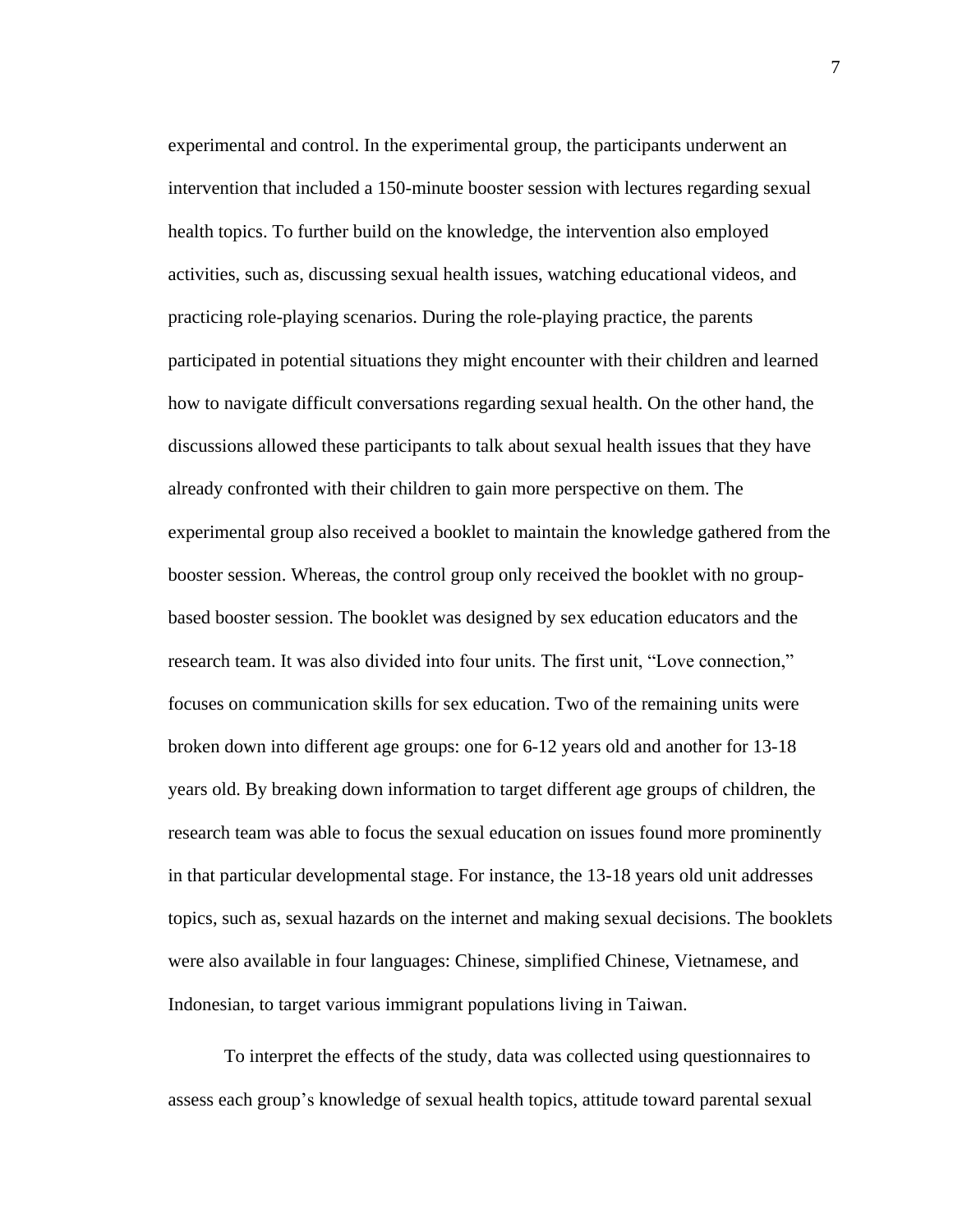education, development of self-efficacy, and practice of parental sexual education. This data was gathered before the intervention and afterwards. In the results, the researchers noted that, when compared to the control group, the experimental group had more improvement in the scores from the pretest. However, this particular study has various limitations. Since the participants originated from only two cities in Northern Taiwan, the generalizability of the study is reduced. Also, some participants withdrew from the study and this led to unequal numbers of participants in the control versus the experimental group. The reason for the absentee participants was that most came from low income households and attending the 2.5-hour session was not a priority. While the researchers made it a once-only session for easier and more convenient delivery of information, the researchers did initially address a multisession format to be more fruitful. Also, the study only tested the parents' perceptions before and after the intervention, not the impact it had on the behaviors of their children. Lastly, the researchers note that the intervention was aimed at improving the communication skills of the parents, as sexual education has been previously proven to do so. However, the study is limited in the direct measurement of this improvement in communication skills. Rather, it measured the confidence level and attitude of the participants in communicating puberty and sexual behavioral issues with their children.

Another study that was analyzed was conducted by Taylor et al. in 2010. This particular research explores the impact of language barriers on sexual education, especially for preventative sexually-transmitted disease (STD) testing procedures. Hepatitis B virus (HBV) is an endemic in many Asian countries and is usually transmitted vertically from mother to child at the time of birth. Consequently, North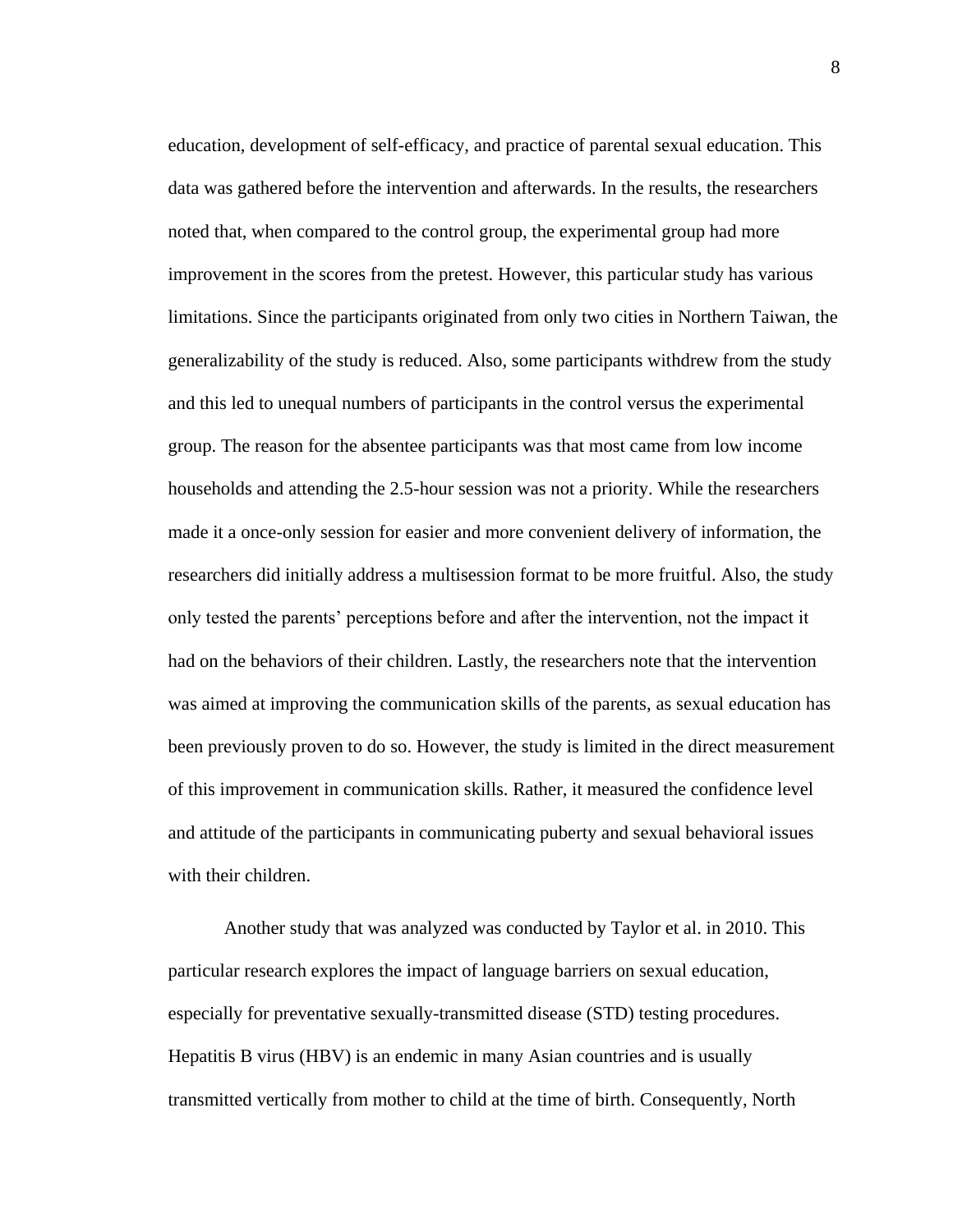American Asian immigrant communities have high rates of Hepatitis B virus infection. Asian Americans account for about 60% of the chronic hepatitis B cases currently in the United States (Chen & Dang, 2015). The Centers for Disease Control and Prevention recommends routine testing in Asian immigrant communities since it can also transmit horizontally with close contact and sexual intercourse. Currently, hepatitis B testing rates are low in most Asian American populations (Taylor et al., 2010). This is alarming since undetected and untreated HBV can progress to hepatocellular carcinoma (HCC), a highly fatal form of liver cancer. To target this issue, Taylor et al. (2006) recommends routine testing, vaccinations, and education of HBV routes of transmission. In this study, the researchers explore the utilization of English as a second language (ESL) course to improve HBV education and encourage regular testing. The participants were recruited from programs that provide ESL education to adult, immigrant students and they were then divided into experimental and control groups. In the experimental group, the subjects underwent 3 hours of HBV ESL classes, while the control group underwent 3 hours of physical activity education. Both classes were instructed by ESL teachers who were trained in the respective curriculum of the control and the experimental groups. The session also included other activities, such as, watching a video depicting an Asian immigrant discussing HBV with their physician and guest speakers who spoke in Cantonese, Farsi, Korean, Mandarin, and Punjabi. Additionally, supplemental study materials and questionnaires were also translated in Asian languages to assist learning.

Prior to the intervention, the participants reported if they have undergone HBV testing in a survey. Those who have not been tested (218 of the participants) were given a follow up survey 6 months later to assess both testing status and HBV-related knowledge.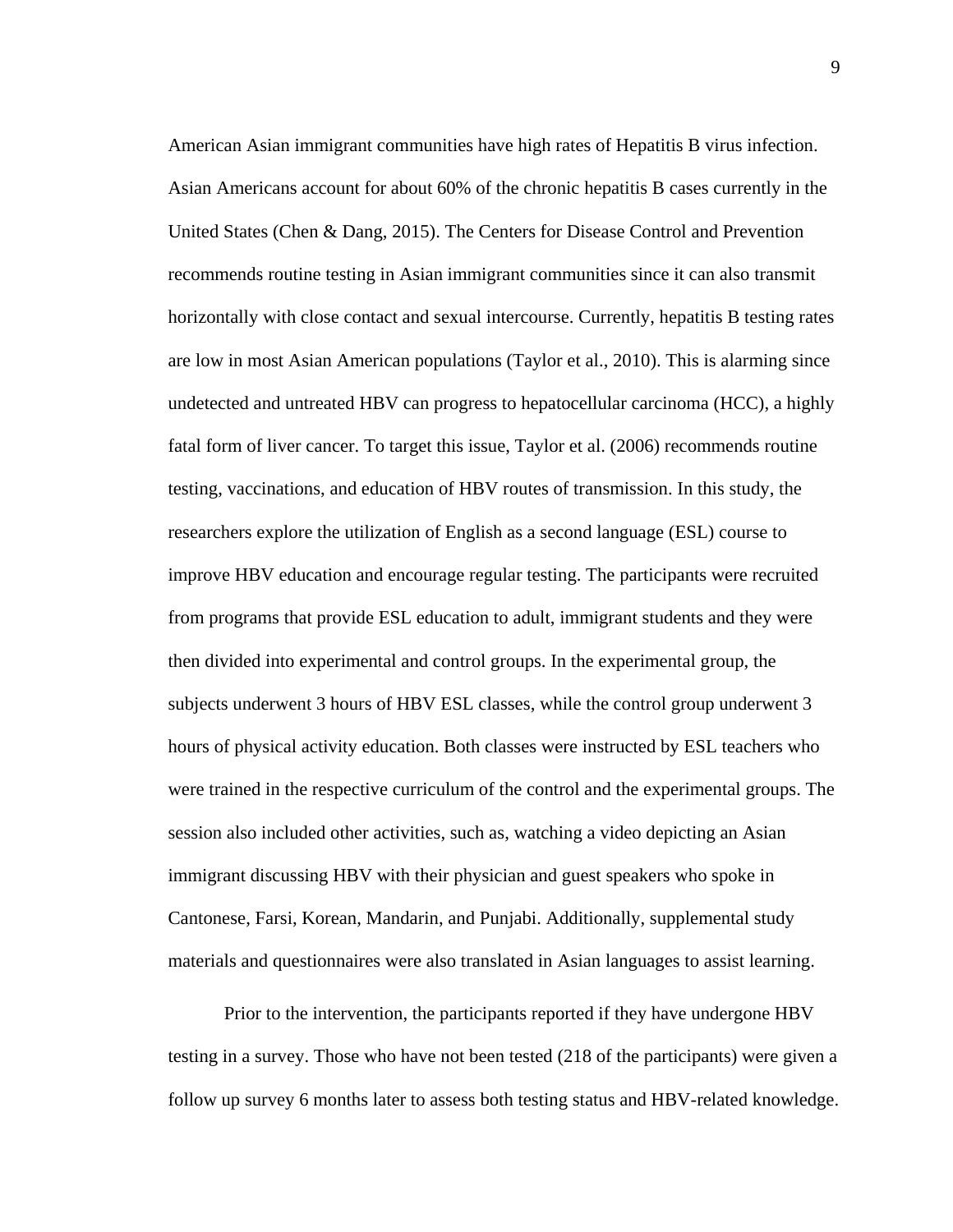Those who reported testing within the 6 months were asked to provide HBV testing records from their healthcare provider at the follow-up. The results of the study showed that 6% of the experimental group had verified HBV testing in comparison to the 0% in the control group. Additionally, the experimental group possessed significantly more knowledge regarding Hepatitis B infections, such as, its spread through sexual intercourse, than the control group. This study also has various limitations. For instance, the participants in this study had relatively high education levels and this study might not be generalizable to Asian American immigrant populations with lower educational levels. Additionally, the study did not test the baseline knowledge of Hepatitis B, in both the experimental and control groups, prior to the interventional ESL classes. Therefore, it is possible that the experimental group had a baseline knowledge higher than the control group. Lastly, the results of the study only had a limited impact on HBV testing levels in comparison to the improvements noted in HBV-related knowledge.

### **DISCUSSION**

The studies by Lee, P.-I. et al. (2020) and Taylor et al. (2010) explore the impact of sexual health education on the knowledge base in Asian American immigrant population. They utilized various interventional methods, including ESL courses and activity-based learning, and they both demonstrated to be effective. However, the aforementioned studies focused on improvement in sexual health knowledge and not behavioral changes. Therefore, modalities need to be also assessed on its impact on changes in sexual health activity, including safe sex practices, routine vaccinations against sexually-transmitted diseases, regular testing, and preventative healthcare visits.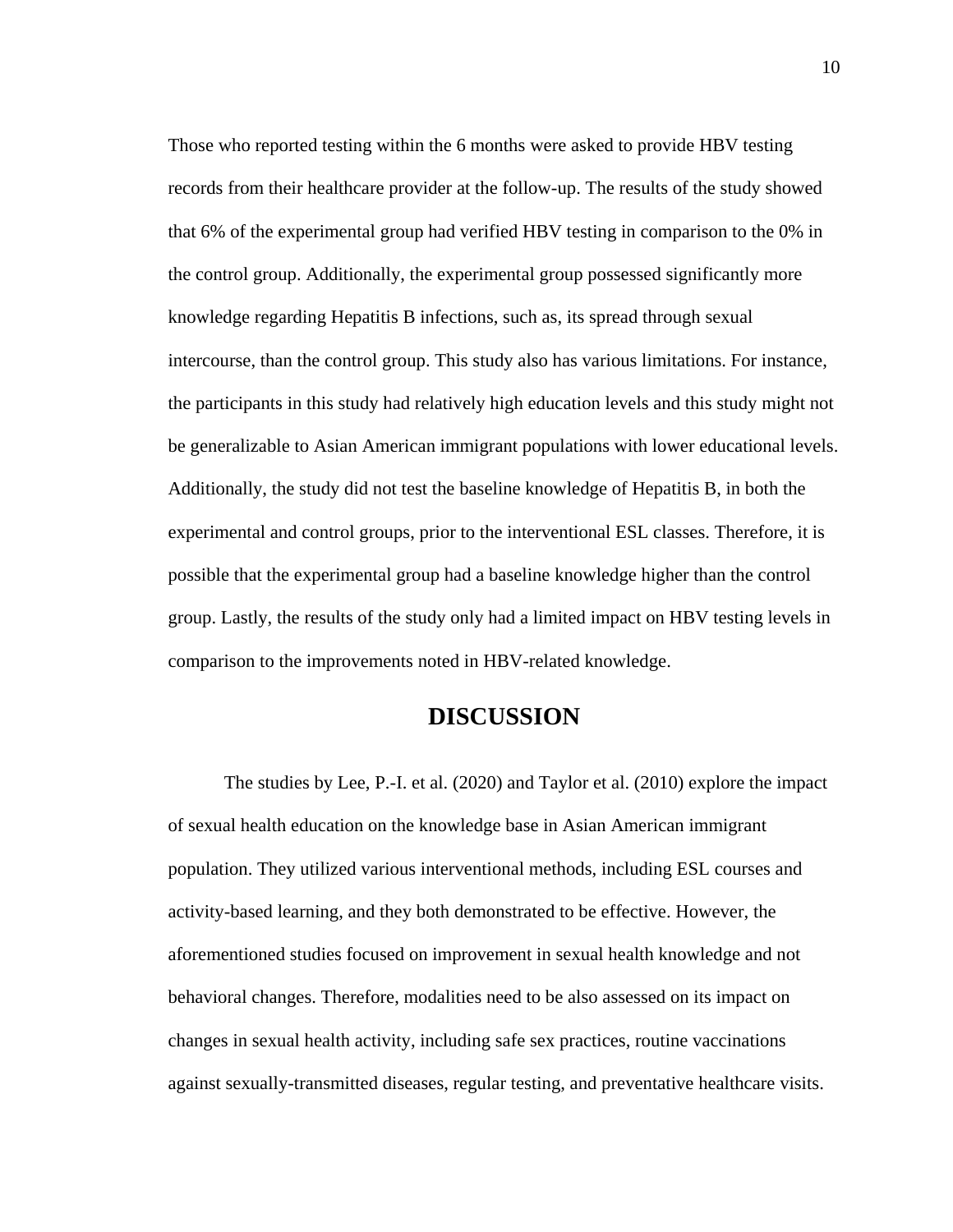To review these types of interventions, a study on Human Papillomavirus (HPV) vaccination program was evaluated for changes in vaccination rates. Farmar et al. (2016) showcased the effectiveness of a HPV vaccination program in an urban health system (Denver Health) serving more than 17,000 adolescents. In comparison to other vaccinations received by the adolescent population, HPV vaccination rates have been trailing behind. Researchers noted concerns for parental influence as the cause of this gap in rates. For instance, parents often reject this vaccination for their children due to incorrect assumptions that their child is not sexually active or fear that the child will initiate sexual activity once they receive this vaccination. These assumptions are similar to the preconceived cultural notions that the Asian American immigrant parents hold about their children's sexual activities or lack thereof. Therefore, the HPV vaccination programs can be utilized to create other programs to break down these cultural barriers and improve sexual health in the Asian American immigrant population. Denver Health utilized various strategies to improve the vaccination rate in their health system including "bundling" of vaccinations, as in combining HPV vaccination with other routine vaccinations offered to the adolescents. They also employed persistent offering of the vaccine at visits and having the medical assistants administer it before the provider enters the examination room. These various tactics were completed on a study population of 11,463 subjects with an average age of 14.77 years. The results indicated vaccination rates, for greater or equal to one dose of HPV vaccination, of 89.8% in females and 89.3% in males, as compared to national rates of 57.3% and 34.6%, respectively. Three doses of HPV vaccination (the recommended amount by the age of 13 years) is found to be 66.0% in females and 52.5% in males versus the national rates of 37.6% and 13.9%,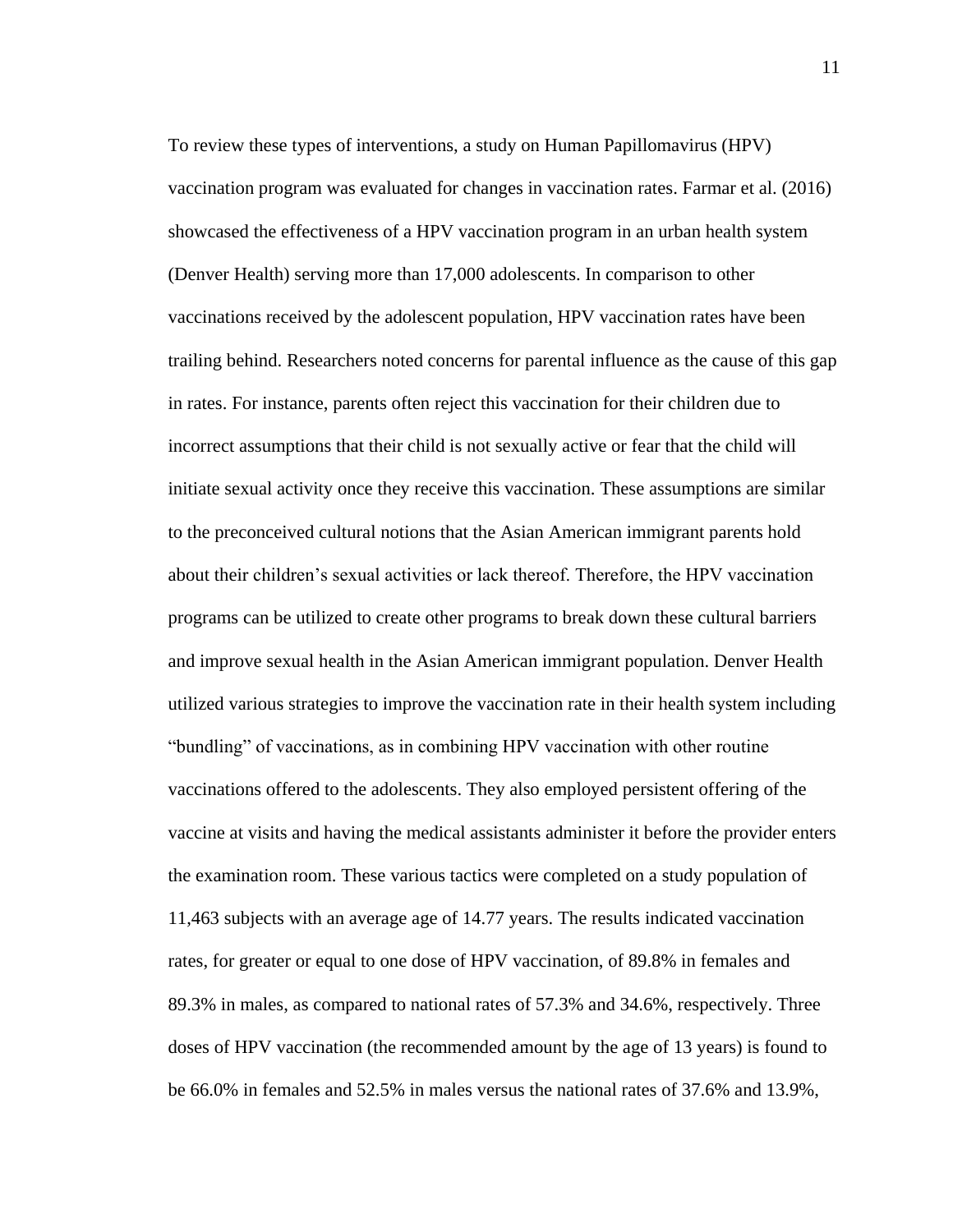respectively. One of the advantages of this particular study is the low costs associated with the methods utilized. Simply changing the tactics employed during the clinical visits led to significant changes in vaccination rates. Additionally, it shed light on the role of the healthcare providers in improving sexual health behaviors. However, an important limitation of the study is insufficient generalizability to the target population of Asian American immigrant population. Majority of the subjects in this particular study were female, Hispanic, non-English speaking, and came from low income families. The researchers hypothesized that more discussions will be needed with patients who are English-speaking and come from higher income families. The target population, Asian American immigrants, have a higher median annual household income than all of the United States households (Budiman, 2021). Additionally, 72% of all Asian Americans are "proficient" in English, which includes 95% for United States-born Asian Americans and 57% of foreign-born Asian Americans. Therefore, it can be assumed that more rigorous tactics should be used by the healthcare providers to produce similar changes.

One of the advantages of the aforementioned study is the accessibility to the target population of adolescents. Most children around pubescent age go to their healthcare providers for routine checkups. However, for children with limited or lack of accessibility to frequent and consistent healthcare, another location that could be used for promoting healthy sexual health behaviors is school. A study by Zhang et al. (2020) explores such school-based educational intervention on middle-school aged children in mainland China. The study was conducted in one urban middle school and one rural middle school for each of the seven geographic regions chosen. In each school, one class of 13-year-old adolescents were chosen for the experimental group and another class for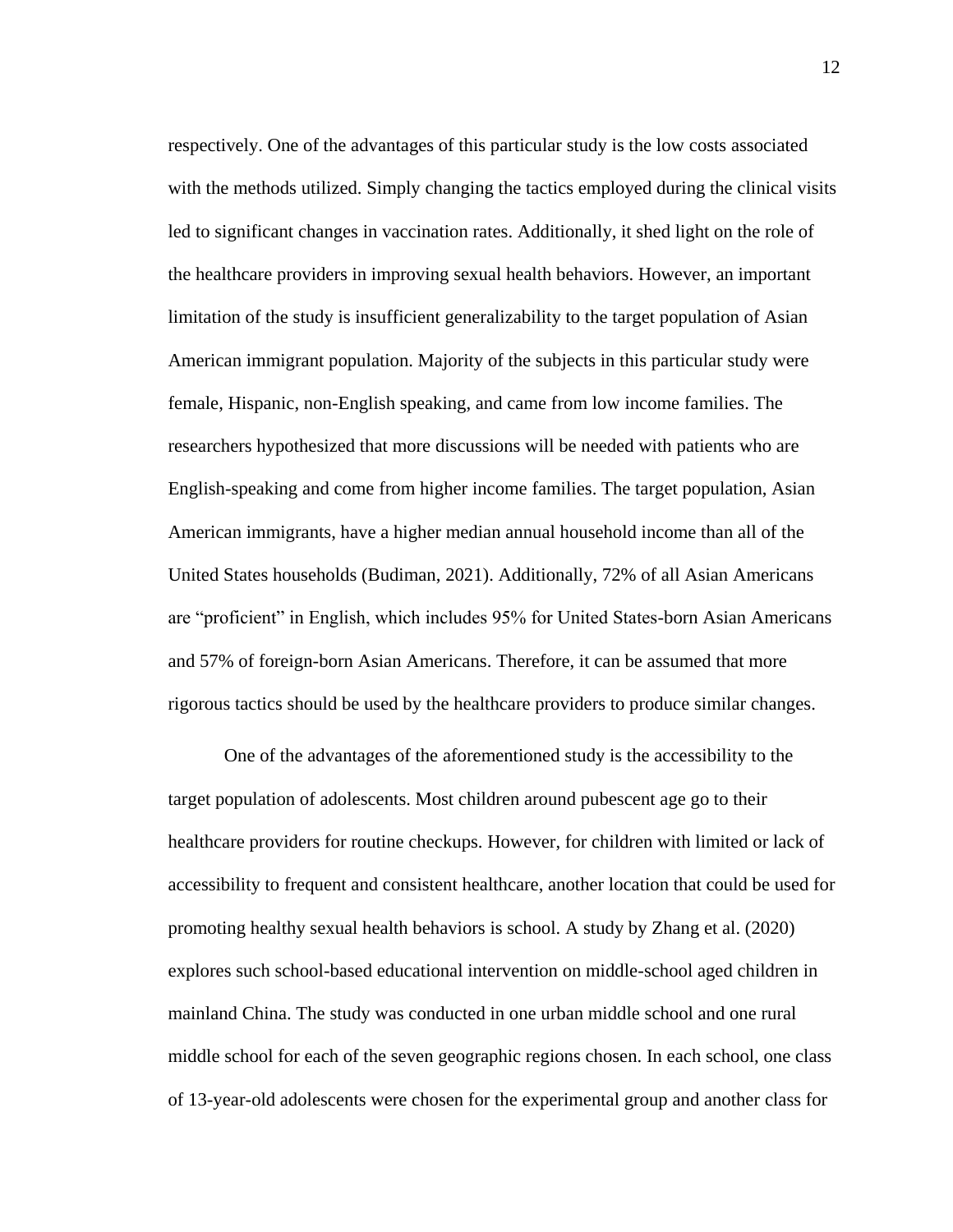the control group. Both experimental and control groups received a baseline survey at the commencement of the study. This questionnaire included the individual's sociodemographic characteristics, current knowledge of HPV and HPV related diseases (cervical cancer), and their willingness to get the HPV vaccination. In the experimental group, the students underwent a 45-minute lecture instructed by the schools' health education teacher on HPV and HPV vaccination. Instead, the control group did not receive the HPV education lecture. Both groups were then asked to complete a posteducation questionnaire. The questionnaire was repeated a year later for both the control and intervention classes. The post-education and one-year questionnaires included more direct testing of the students' HPV knowledge. For example, it included questions regarding the route of transmission as well as the most appropriate age to get vaccinated. It also included questions assessing the students' preferences toward the HPV vaccination after the lecture.

A total of 5,024 adolescents, between the ages of 13 to 14 years, were studied from 14 different schools in mainland China. In the baseline survey, only 15.7% of the adolescents indicated awareness of HPV vaccines. This low level of awareness is also found in parents of adolescent children in mainland China. Additionally, previous research regarding HPV vaccination in other developing countries, including India, also indicated low levels of knowledge about this vaccination. Whereas, countries, like the United States, have a comparatively higher level of awareness (about 50-90%). Therefore, it can be assumed that immigrants, from these developing Asian countries, come to the United States with a lack of knowledge and awareness about HPV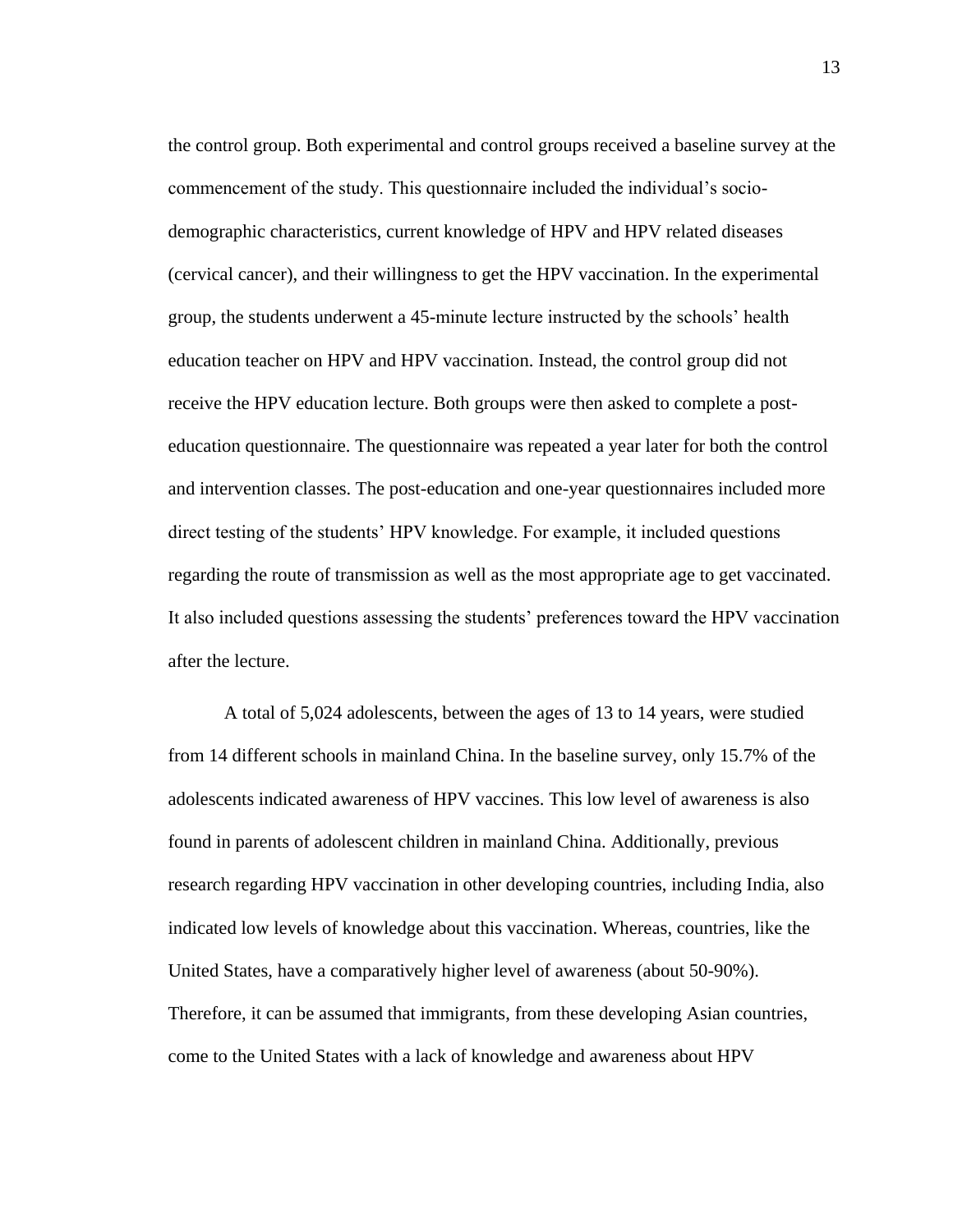vaccinations. This calls for the importance of sexual health education, especially regarding preventative vaccinations, for both immigrants and their children.

While the baseline survey did indicate low level of HPV vaccination awareness, it did show that about 67% were willing to get vaccinated. However, the researchers claim that this percentage will increase significantly with vaccination programs, as it did in developed nations. For the post-intervention results, the data shows that about 92% of the adolescents are willing to receive an HPV vaccination. They also had improvements in the students' knowledge of the human papillomavirus in the experimental group. For instance, nearly 89% correctly identified that the vaccination is the most effective method to prevent an HPV infection, genital warts, and cervical cancer. Lastly, the one-year survey did have a significant decrease in HPV-related knowledge. For instance, in the post-intervention survey, 85.8% correctly stated that sexual behavior is the transmission route for the virus. However, this figure dropped to 62.6% in the one-year questionnaire for the experimental group. However, in the control group, the percentage dropped to 47.2%. Based on the results, it would be effective to reiterate the information regarding HPV and other sexually transmitted diseases on a yearly basis to maintain awareness and knowledge. The researchers also suggest the implementation of HPV topics into existing wellness education classes at school. However, the study does present some limitations. For instance, the results cannot be generalized to out-of-school youths. Additionally, the personal life survey questions (such as, those regarding sexual activity) can have effects of self-report bias. Lastly, the researchers did not consider the influence of other teachers and parents in the children's knowledge, awareness, and attitude towards HPV and HPV vaccination.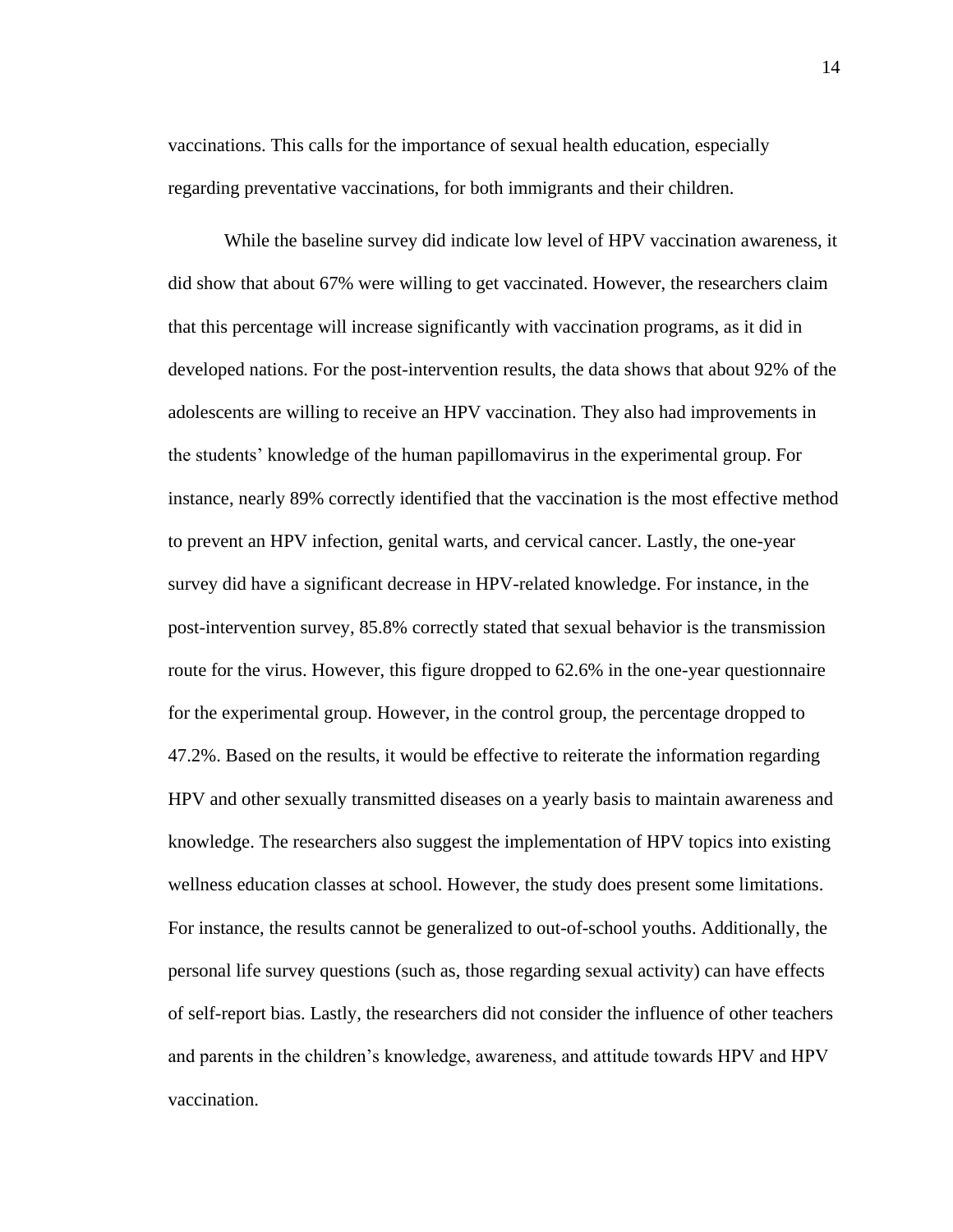# **RECOMMENDATIONS FOR FUTURE STUDIES**

A multifaceted approach is important to tackle sexual health discrepancies of Asian American immigrants. Based on the results of the interventions assessed in these studies, one consideration for future research is to analyze clinical and school-based tactics in combination with sexual education. These combined interventions will be administered to the parents and the adolescent patients of Asian American background. Sexual education conducted by Lee, P.-I. et al. (2020) and Taylor et al. (2010) showed improvement in knowledge. Whereas, vaccination programs in clinical and educational settings was effective in Farmar et al. (2016) and Zhang et al. (2020), respectively. Therefore, applying the interventions simultaneously on both the parents and the adolescents might produce the knowledge and behavioral changes needed to compact the issues noted in Asian Americans' current sexual health status. A comprehensive, multidimensional study would target the Asian immigrant parents at a community center or after parent-teacher conferences and provide them educational material on sexual health and sexually transmitted diseases. They will also be coached on having difficult conversations with their children and have them undergo activities with other parents (including role-playing and discussions) similar to the intervention mentioned in Lee, P.- I. et al. (2020). This intervention could be organized by both educators and healthcare workers. The presence of healthcare workers can be a source of information for parents who have additional questions on testing and vaccinations. On the other hand, the children will undergo similar intervention, including education and activities tailored to their age. This will be conducted during their health education classes on a yearly basis.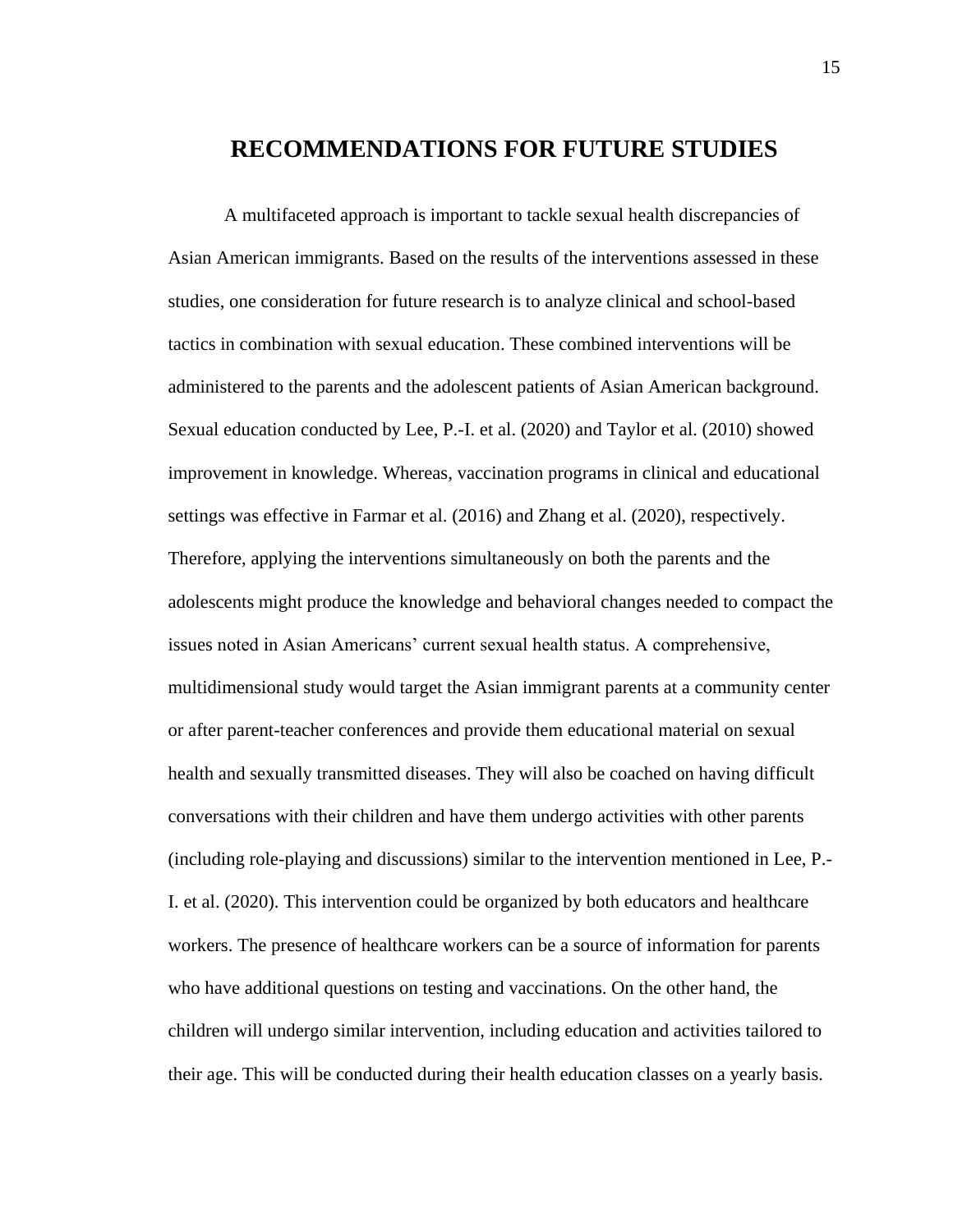Additionally, the program should work closely with their healthcare providers to promote routine testing and vaccinations. The providers should also be encouraged to answer the children's questions and have open discussions during their health visits. Additionally, it is important to consider other factors, such as, language barriers noted in Taylor et al. (2010), while designing these particular interventions. For example, it would be beneficial to include interpreters while the participants communicate with the healthcare workers and educators involved in the study. It would also be beneficial to provide educational materials and lectures in their native languages for additional learning. Lastly, cultural mediators should also be involved in these interventions so they can synthesize the interventions to address a particular stigma or adjust the course based on various regional belief systems.

An alternative study would be to consider the use of telemedicine in preventative care and testing for sexual health conditions. Cultural stigma prevents many Asian Americans from visiting clinics in the fear of being judged by their community members. Additionally, hesitancy to talk about sexual topics leads to lapse in communication with their providers. Therefore, telemedicine could be utilized as an alternative to avoid their apprehension to seek care. Talking to providers in the comfort of their home may add an extra layer of confidentiality that will bring these individuals some comfort in pursuing sexual health care. Therefore, this form of intervention should also be considered in future studies and be evaluated for effectiveness in improving sexual health knowledge and behaviors in Asian American immigrants.

16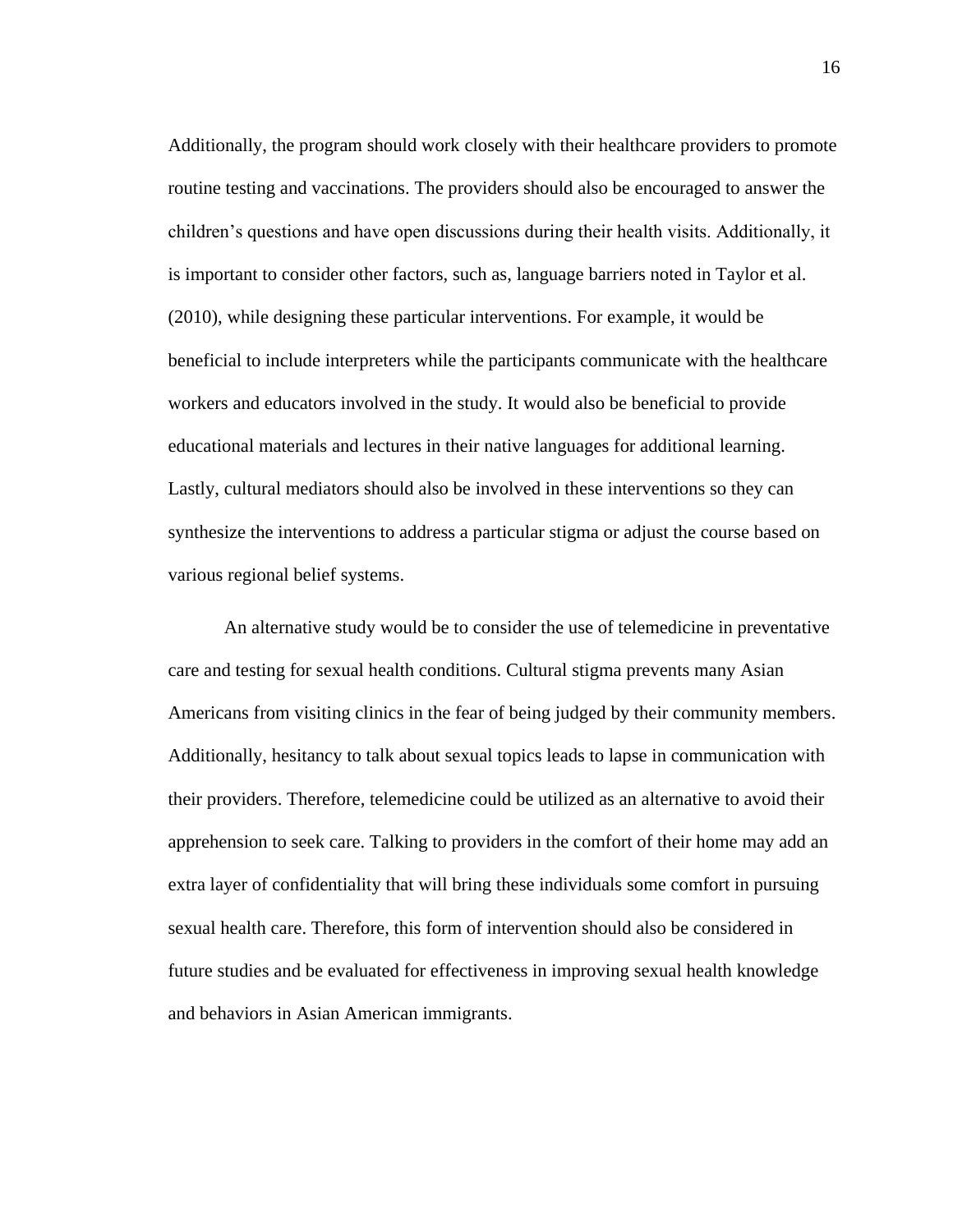#### **REFERENCES**

- 1. HIV and Asians. (2020, May 19). https://www.cdc.gov/hiv/group/racialethnic/asians/index.html.
- 2. Lee, P.-I., Lai, H.-R., Lin, P.-C., Kuo, S.-Y., Lin, Y.-K., Chen, S.-R., & Lee, P.-H. (2020). Effects of a parenting sexual education program for immigrant parents: A cluster randomized trial. Patient Education and Counseling, 103(2), 343–349. https://doi.org/10.1016/j.pec.2019.08.027
- 3. Taylor, V. M., Gregory Hislop, T., Bajdik, C., Teh, C., Lam, W., Acorda, E., … Yasui, Y. (2010). Hepatitis B ESL Education for Asian Immigrants. Journal of Community Health, 36(1), 35–41. https://doi.org/10.1007/s10900-010-9279-9
- 4. Farmar, A.-L. M., Love-Osborne, K., Chichester, K., Breslin, K., Bronkan, K., & Hambidge, S. J. (2016). Achieving High Adolescent HPV Vaccination Coverage. *Pediatrics*, *138*(5).<https://doi.org/10.1542/peds.2015-2653>
- 5. Zhang, X., Liu, C.-rong, Wang, Z.-zhen, Ren, Z.-fang, Feng, X.-xian, Ma, W., Gao, X.-hong, Zhang, R., Brown, M. D., Qiao, Y.-lin, Geng, Q., & Li, J. (2020). Effect of a school-based educational intervention on HPV and HPV vaccine knowledge and willingness to be vaccinated among Chinese adolescents : a multi-center intervention follow-up study. *Vaccine*, *38*(20), 3665–3670. https://doi.org/10.1016/j.vaccine.2020.03.032
- 6. Do, T. D., Chen, S., McFarland, W., Secura, G. M., Behel, S. K., MacKellar, D. A., Valleroy, L. A., & Cho, K.-H. (2005). HIV Testing Patterns and Unrecognized HIV Infection Among Young Asian and Pacific Islander Men Who Have Sex With Men in San Francisco. *AIDS Education and Prevention*, *17*(6), 540–554. https://doi.org/10.1521/aeap.2005.17.6.540
- 7. Nghiem, V. T., Davies, K. R., Chan, W., Mulla, Z. D., & Cantor, S. B. (2016). Disparities in cervical cancer survival among Asian-American women. *Annals of Epidemiology*, *26*(1), 28–35. https://doi.org/10.1016/j.annepidem.2015.10.004
- 8. Hahm, H. C., Song, I. H., Ozonoff, A., & Sassani, J. C. (2009). HIV Testing Among Sexually Experienced Asian and Pacific Islander Young Women. *Women's Health Issues*, *19*(4), 279–288. https://doi.org/10.1016/j.whi.2009.05.001
- 9. Lee, C., Tran, D. Y., Thoi, D., Chang, M., Wu, L., & Trieu, S. L. (2012). Sex Education Among Asian American College Females: Who is Teaching them and What is Being Taught. *Journal of Immigrant and Minority Health*, *15*(2), 350–356. https://doi.org/10.1007/s10903-012-9668-5
- 10. Okazaki, S. (2002). Influences of culture on Asian Americans' sexuality. *Journal of Sex Research*, *39*(1), 34–41. https://doi.org/10.1080/00224490209552117
- 11. Sentell, T., Marten, L., Jun Ahn, H., Qui, Y., Chen, J. J., Miyamura, J., … Shikuma, C. (2014). Disparities in hospitalizations among HIV positive individuals for Native Hawaiians and Asians compared to Whites in Hawai'i. *Hawaii J Med Public Health*.